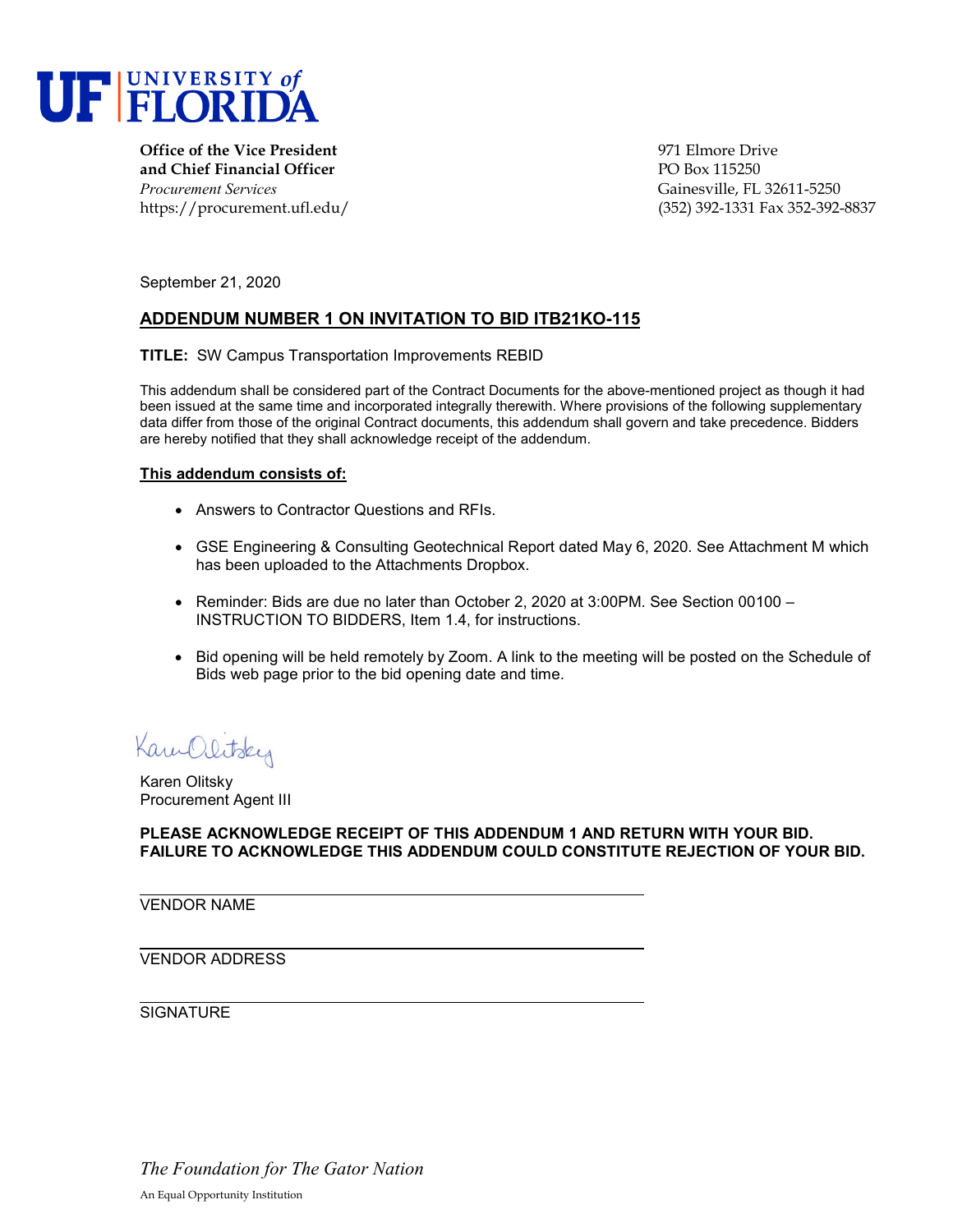## Questions & Answers

- Q1. Is the lift station wet well / valve vault to be completely removed or just crushed in and abandoned?
	- A1. The lift station wet well and valve vault shall be completely removed.
- Q2. Does UF want the lift station equipment being demo'd?

A2. Yes

- Q3. When will building be vacant for demo?
	- A3. The current plan is December 21<sup>st</sup>, 2020. An alternate date can be included on the required submittal schedule for review.
- Q4. Are there dates work or lane closures will be prohibited?
	- A4. On campus lane restrictions will need to be coordinated in advance. Restrictions for the work within the FDOT R/W is identified on Sheet R-9.2.
- Q5. How to handle discovery of unsuitable and conflicts?
	- A5. Contractor shall contact the EOR and UF project manager of the discovery of unsuitable material and utility conflicts. The contractor is responsible for locating all existing utilities prior to excavation and installation of underground utilities.
- Q6. Plan sheet TC 02 Hull road. Note says mill and resurface but no limits are shown. Where are limits?
	- A6. Please refer to "Project Layout" plan sheets for all limits of roadway construction and mill and resurface limits. That was an erroneous note of sheet TC 02. That section of Hull Road will not have mill and resurface unless specified on the "Project Layout" plan sheets.
- Q7. In widening areas, can contractor use 6" of limerock in place of 12" mixed sub base?
	- A7. Yes, 6" of limerock may be substituted for the 12" mixed sub base, which would result in a total depth of 14" for the limerock.
- Q8. Museum Drive. Due to phasing and sections of rework, can the plan note 1 on C 4.6 be modified to allow traffic on milled surface?
	- A8. Yes, the contractor shall install the proper signage, "grooved pavement", to inform drivers of the milled surface and shall repair any potholes in a timely manner.
- Q9. Can bidders get the geo report and locations of the roadway cores prior to bid date?
	- A9. Yes, the geotechnical reports will be issued with this addendum. See Attachment M which has been uploaded to the Attachment Dropbox.
- Q10.Will daytime work be permitted on Archer Rd?
	- A10. Please refer to plan sheet R-9.2. Construction activities may take place during off-peak hours per FDOT index 102-613 through 102-617.
- Q11.Please confirm all permits have been approved and will be available at the start of construction.
	- A11. Yes, all permits are in hand.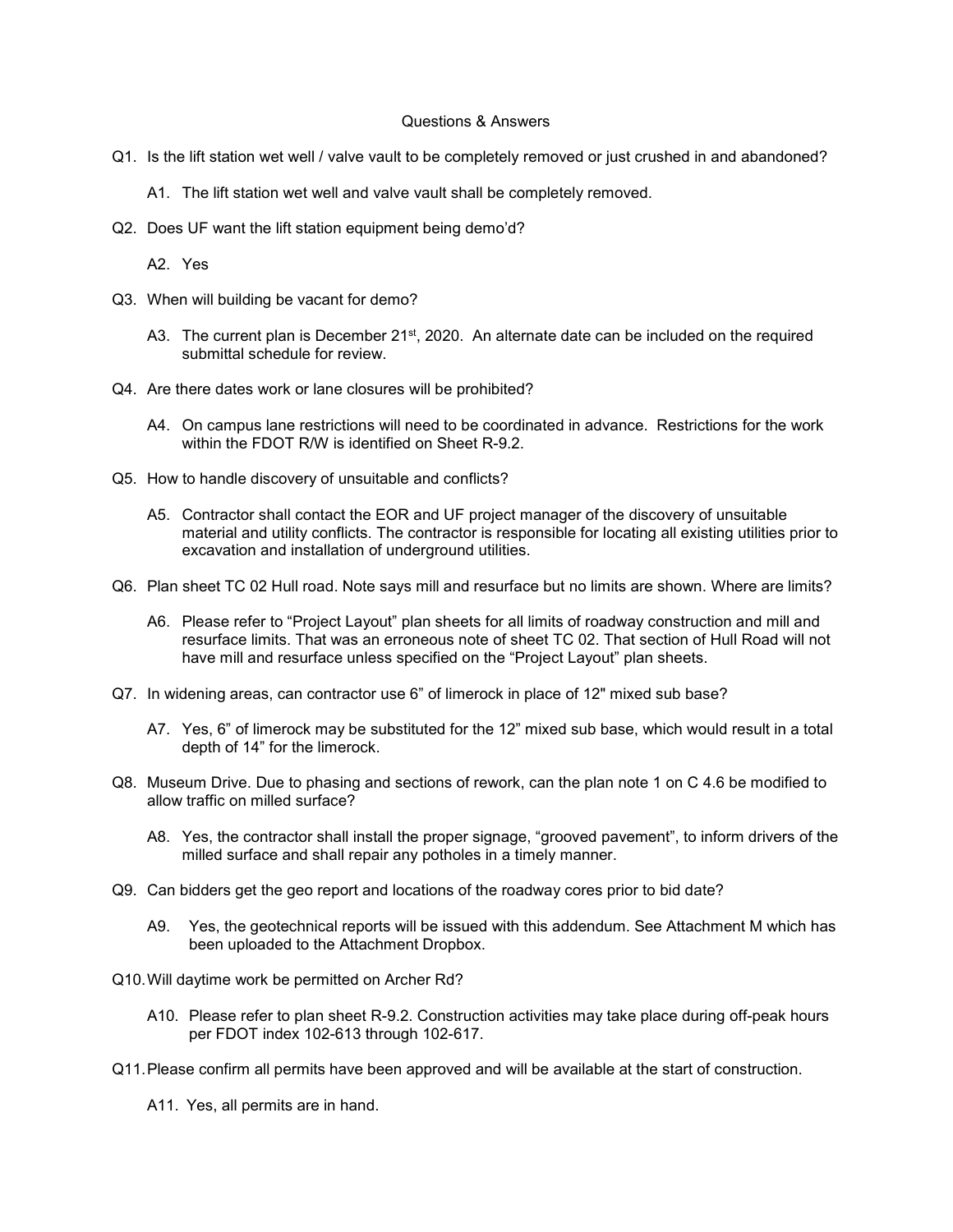- Q12.Please confirm what subcontractor information is required with the sealed bids and what has to be provided post-bid opening. Sections 00100 1.8 and 00430 1.2 appear to conflict. Can a list of subcontractors be submitted?
	- A12. A list of all subcontractors proposed for work greater than \$10,000 must be included. Per Section 00430 1.2, references for the listed subcontractors must be provided. Per 00100 1.8, subcontractor licensure can be provided after bid award.
- Q13.The ITB section 1.4, part G, calls for an electronic copy to be submitted with the bid. Can this be submitted post bid? Say within 72 hours of the bid opening.
	- A13. No, the electronic copy must be submitted within your bid.
- Q14.The ITB section 1.8, part A, calls for a subcontractor list to be submitted with the bid. Can this be submitted post bid? Say within 72 hours of the bid opening.
	- A14. No, the subcontractor list is required to be part of the bid package.
- Q15.The ITB section 00430, sub-section 1.2, part B, calls for subcontractor references to be submitted with the bid. Can this be submitted post bid? Say within 72 hours of the bid opening.

A15. No, the subcontractor references are required to be part of the bid package.

Q16.The ITB asks for the unit prices (Attachment L) to be submitted with the bid. Can the (35) unit prices in Attachment L be submitted post bid? Say within 72 hours of the bid opening.

A16. No, unit prices are required to be part of the bid package.

Q17.What day in June should be plugged into the schedule for the end of baseball season?

A17. For scheduling purposes please use June 14 as the first available date to work on campus.

- Q18.When Phase 3 says it can be done with Phase 1 does that mean it has to be completed before baseball season as well or are those areas not considered near the baseball stadium and therefore could extend into the season?
	- A18. If Phase III work is initiated with Phase I, it must be completed prior to the baseball season, or stopped at an appropriate point during baseball season.
- Q19.If Phase 3 is completed with Phases 5 and 6 (starting after the baseball season) it will not be completed before Fall 2021 classes begin? Is this a requirement for Phase 3 as well if done at that time?

A19. No, only Phase 5 is required to be completed prior to the start of fall classes.

Q20.Using the parameters given, task durations and typical weather days, we will not complete Area G by the Substantial Completion date of January 10, 2022 as directed.

A20. Please provide an anticipated construction schedule that understands the parameters provided.

Q21.Can we work on the south end of Area G during baseball season in order to avoid the item in question Q20?

A21. Phase 4 notes that some work in Area G may be accomplished during baseball season.